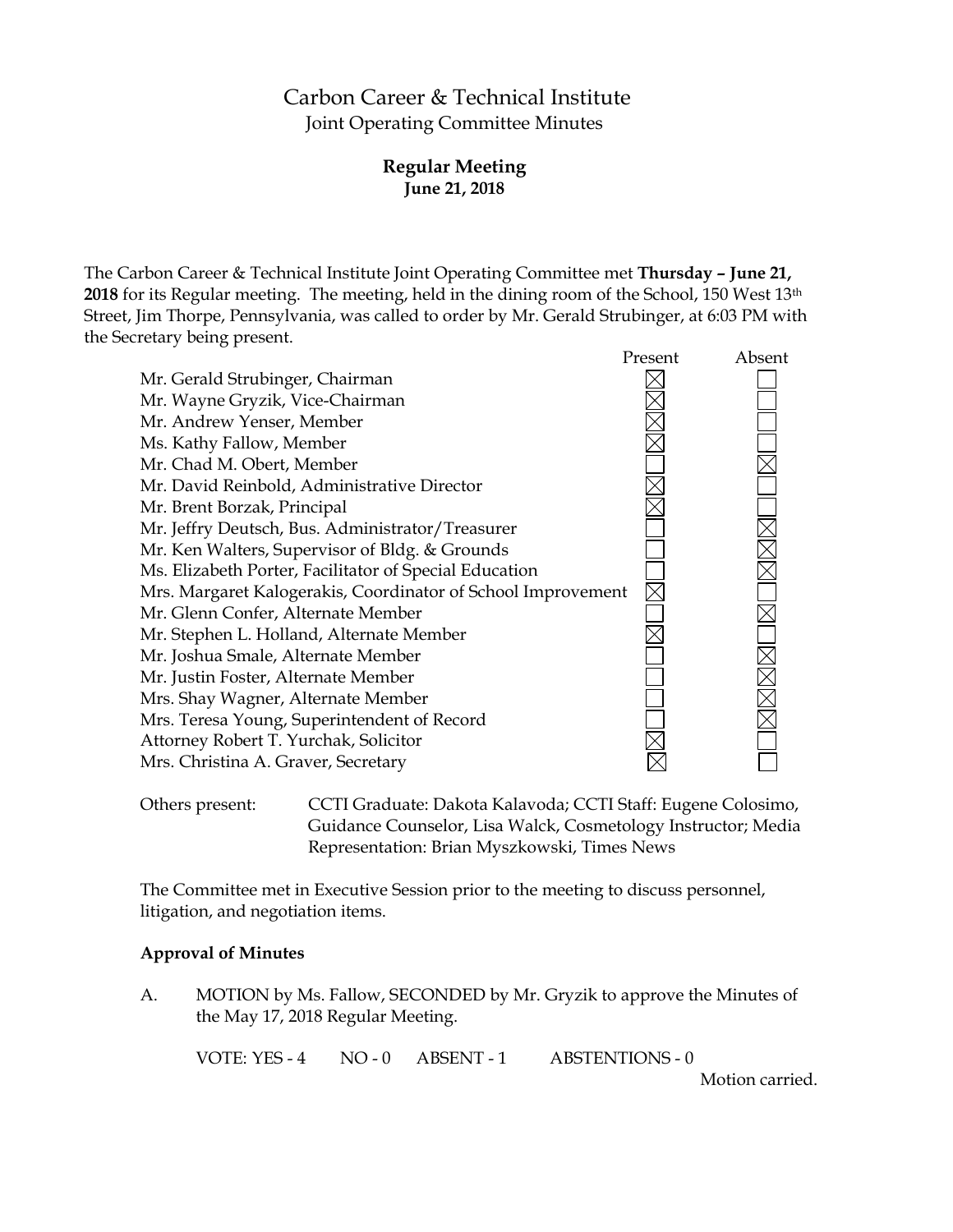#### **Courtesy of the Floor to Visitors**

NONE

#### **Approval of Treasurer's Report (May 2018)**

A. MOTION by Mr. Yenser, SECONDED by Mr. Gryzik to approve the Treasurer's Report for May 2018 showing a final balance of \$6,790,401.89 in the General Fund, and \$63,144.74 in the Student Activities Account.



#### **Approval of Payment of Bills**

A. MOTION by Ms. Fallow, SECONDED by Mr. Yenser to approve Payment of Bills - General Fund and Other Accounts.



#### **Administrative Reports**

- A. Director's Report Mr. Dave Reinbold, Administrative Director
- B. Principal's Report Mr. Brent Borzak
	- The 2017-2018 school year ended in a distinguished manner. The senior awards ceremony was a memorable night showcasing our award winning seniors, along with great donations from local business and industry. Students successfully completed end of the year certification exams in their career and technical areas, as well as Keystone Exams. There were over forty students with perfect attendance for the fourth marking period and three for the entire school year. The graduation ceremony took place on June  $8<sup>th</sup>$ , with 93 (71 full time/22  $\frac{1}{2}$  time) students receiving diplomas on stage. There were two end of the year in-services for staff. Information regarding CCTI acceptance was sent out to parents and home school districts. The student/parent handbooks are revised and printed. The course book is currently getting revised for the new school year. End of year field day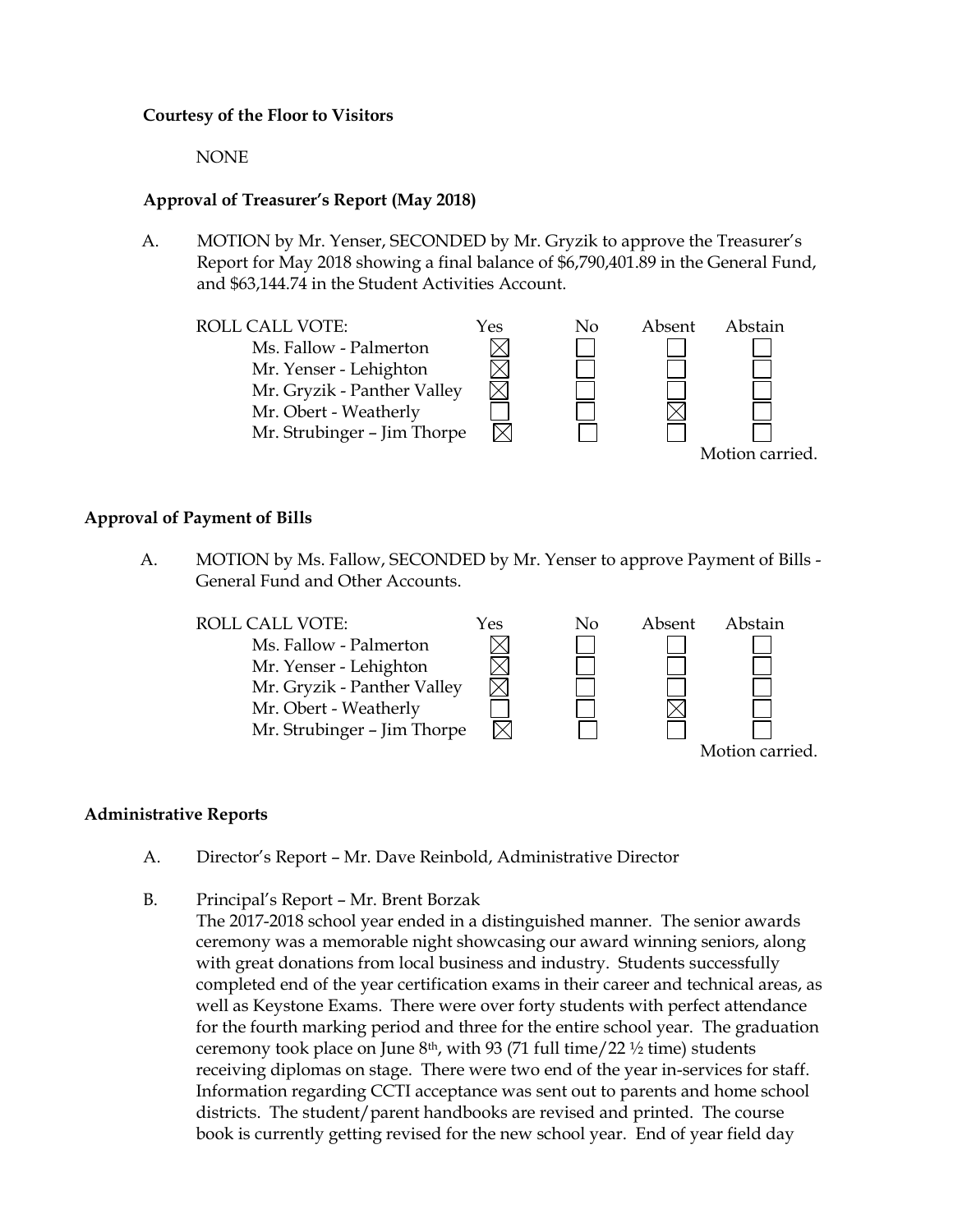was a success. Kate Baumgardt, English teacher came to Mr. Borzak with the idea. She organized the whole event with Mr. Borzak's approval.

a. CCTI Graduate

Dakota Kalavoda, 2016 carpentry graduate attended the meeting to give an update on his school/work career. He is currently attending Lycoming College pursing a bachelor's degree with a double major of archeology and anthropology. In a few days, Dakota will be leaving for Guatemala on an enhanced academic experience through Lycoming College where he will be in a lab cataloging artifacts. He will also be taking Spanish courses that will then transfer into his college transcript. Last semester through hard work Dakota finished with a 3.4 GPA and hopes to continue increasing his grade point average. He will be entering into his junior year in the fall. While attending CCTI Dakota participated in the cooperative education program with Highwood USA. He continues working for Highwood when he is home over the summer months.

#### b. Eugene Colosimo, Guidance Counselor

Mr. Colosimo distributed the following written year-end report upon which he verbally expanded:

2018-2019 Enrollment as of 6/21/18

|       | $\overline{a}$ | <u>10</u> | 11 | 12 |                    |
|-------|----------------|-----------|----|----|--------------------|
| JT 10 |                | 29        | 17 | 16 |                    |
|       | $L \quad 12$   | 35        | 33 | 27 |                    |
|       | P 25           | 34        | 33 | 39 |                    |
|       |                | PV 22 21  | 25 | 26 |                    |
|       |                | W 0 7 17  |    | 6  |                    |
|       | 69             | 126       |    |    | 125 114 TOTAL: 434 |

2017-2018 Testing

Advanced Placement: Literature and Composition - 9 students

Advanced Placement: Calculus - 5 students

PSAT: 33 students (6 sophomores, 26 juniors, 1 senior)

NOCTI: 84 students tested

100% Advanced or Competent on the written portion

NIMS: 7 students - all Advanced

76% Advanced overall

97% Advanced or Competent overall

Keystone Exams: Winter Wave:

Literature - 25 students, Algebra - 78 students, Biology - 37 students.

Keystone Exams: Spring Wave: Literature - 97 students, Algebra -102 students, Biology - 98 students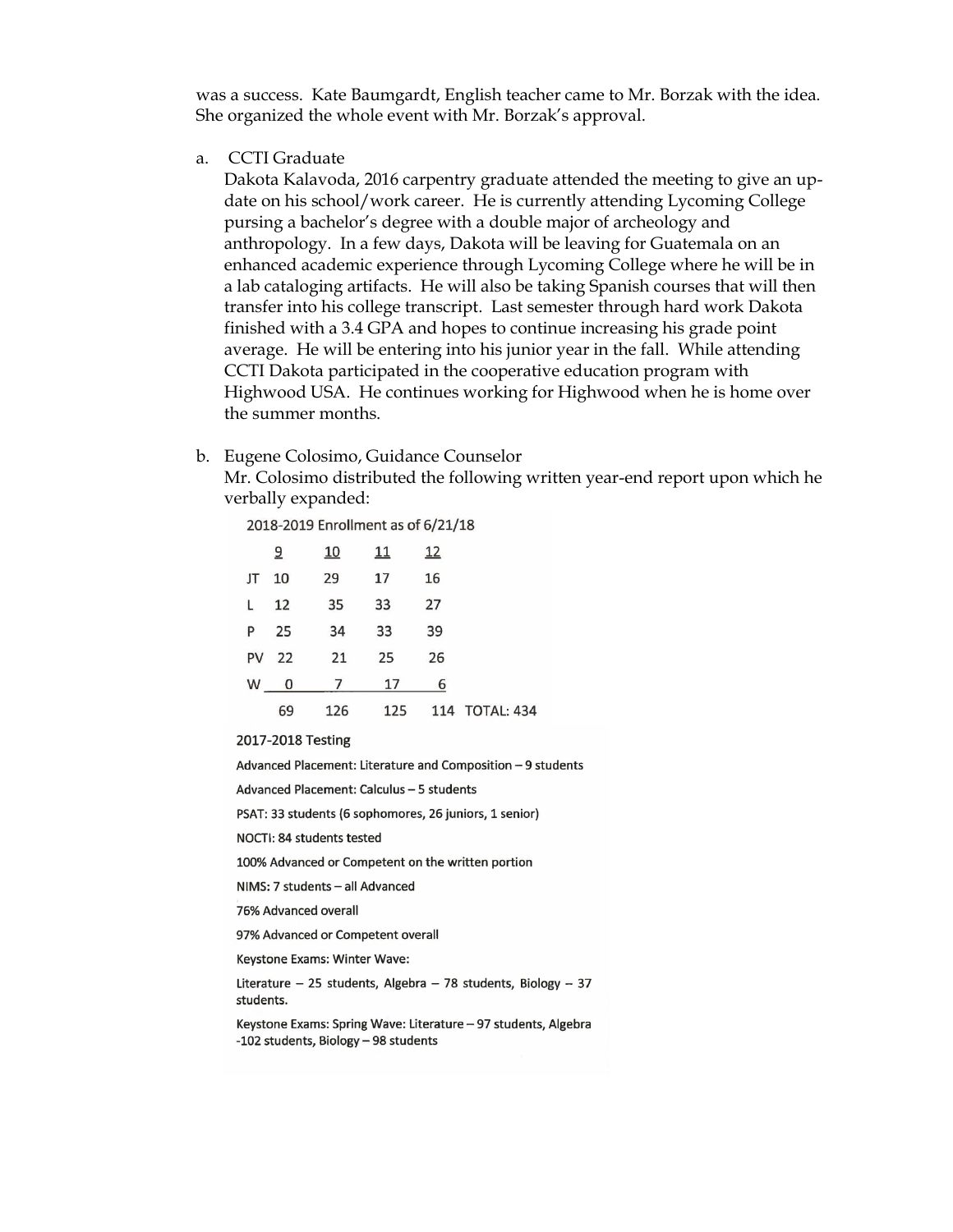Positives

**Stepping Up Program** 

Administration and counselor continued to implement the positive behavior plan.

Nominations are made by staff to recognize students that make the right choices, display positive behavior, or go above and beyond to help others in the school or community.

Examples: student brings home books/assignments for a student that is ill, a student gives a tour of the school to a visiting technical area shadow, and a student helps out consistently at school events

Widener University Leadership Scholarship

2014 - Kimberly Pimble - Panther Valley

2015 - Brittany Higgins - Palmerton

2016 - Bailey Wright - Jim Thorpe

2017 - Ashley Miller - Palmerton

2018- Karissa Nenscel - Palmerton

Wilkes University Guidance Counselor Award

2018 - Karissa Nenscel - Palmerton

Class of 2018 Plans (including half-time students)

94 students

57 workforce 62%

29 college (15-4yr) 31%

tech/trade 3% 3

 $\overline{4}$ military (Navy 2, Marines 1, Air Force 1) 4%

Post-Secondary Schools of the Class of 2018

Lehigh Carbon Community College (12) Northampton Community College East Stroudsburg University (2) Pennsylvania College of Technology (3) Universal Technical Institute University of Northwestern Ohio Kutztown University (2) St. Luke's School of Nursing Pittsburgh Technical Institute Lackawanna College Police Academy **Shippensburg University Bloomsburg University Keystone College Moravian College** Old Dominion University (VA) University of New Haven (CT) Hawaii Pacific University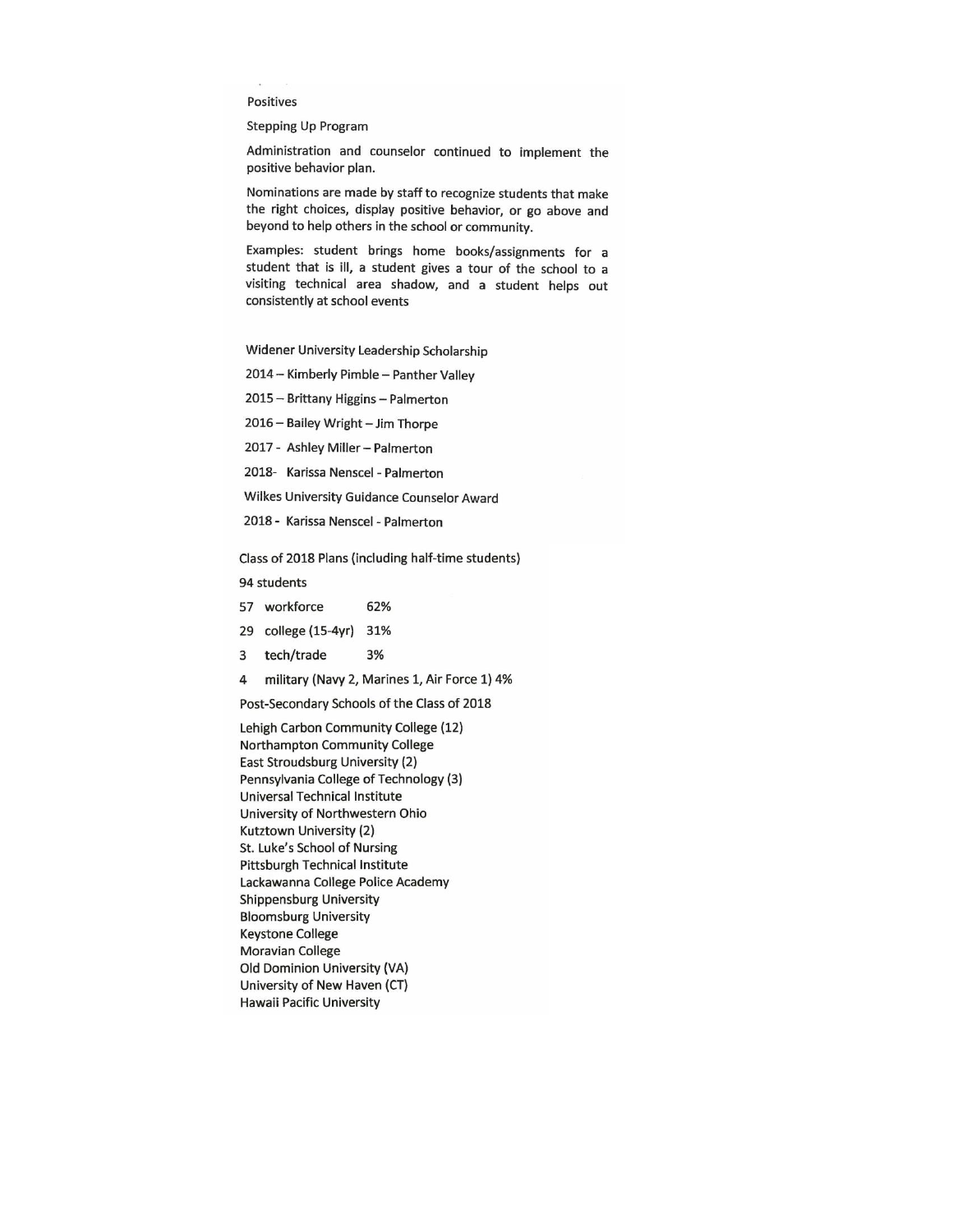#### Summer Schedule

Coordinate students that need summer school/credit recovery. Coordinate new students from five sending districts. Work with the IU for master schedule rollover. Work on student course scheduling. Screen transcripts of incoming students for proper credits. Review Keystone Exam scores and schedule students based on results. Review advanced placement testing scores. Work on graduation plans. Construct files and file all new students.

**Future Goals** Continue to expand website links on the guidance section of the school website. Update and increase attention to the guidance bulletin board postings. Include more technology in student presentations. Expand usage of the career center. Utilize new recruitment video. Keep up to date with testing changes. Work with administration to improve school performance profile score.

Mr. Reinbold thanked Mr. Colosimo for his hard work and dedication to the school. He added that as seen in Mr. Colosimo's report a 97% Advanced or Competent score has been achieved overall for both NOCTI and NIMS. He stated that a 100% score is a school-wide goal. We again achieved 100% in the written portion. He also shared further information on the Stepping-Up program and that many positive incentives are celebrated throughout the school year for these as well as, student of the marking period and for students who have perfect attendance. Discipline is strict and we promote good behavior and positive work ethic. Positive behaviors are acknowledged. Ms. Fallow commented on the importance of a keeping up a positive image for both a school and for its students. She stated that it is obviously being done at CCTI.

Mr. Borzak, CCTI's Homeless Liaison shared some basic facts regarding the homeless initiative. Students who are identified are interviewed and contact is made with family members, when available or friends. If the student is designated as homeless they are logged into the system and provided the following, if needed: food, supplies (school supplies, clothing, etc.), and/or transportation. Mr. Borzak has been in contact with all 5 sending school districts and community organizations, introducing himself and creating viable contacts for these students in need. The priority is to be sure their needs are met and that they encounter no obstacles. Mr. Reinbold stated that Mr. Borzak is doing an excellent job as the liaison.

C. Building and Grounds Report – Mr. Ken Walters, Supervisor of Buildings and Grounds

In Mr. Walters' absence Mr. Reinbold shared that the tiny home is complete and slated for transport tomorrow (06/22). Due to the location the home will need to be lifted and placed by crane. The next building project, a double-wide modular has begun. Plans have been submitted to the state for approval and lumber will be ordered this summer.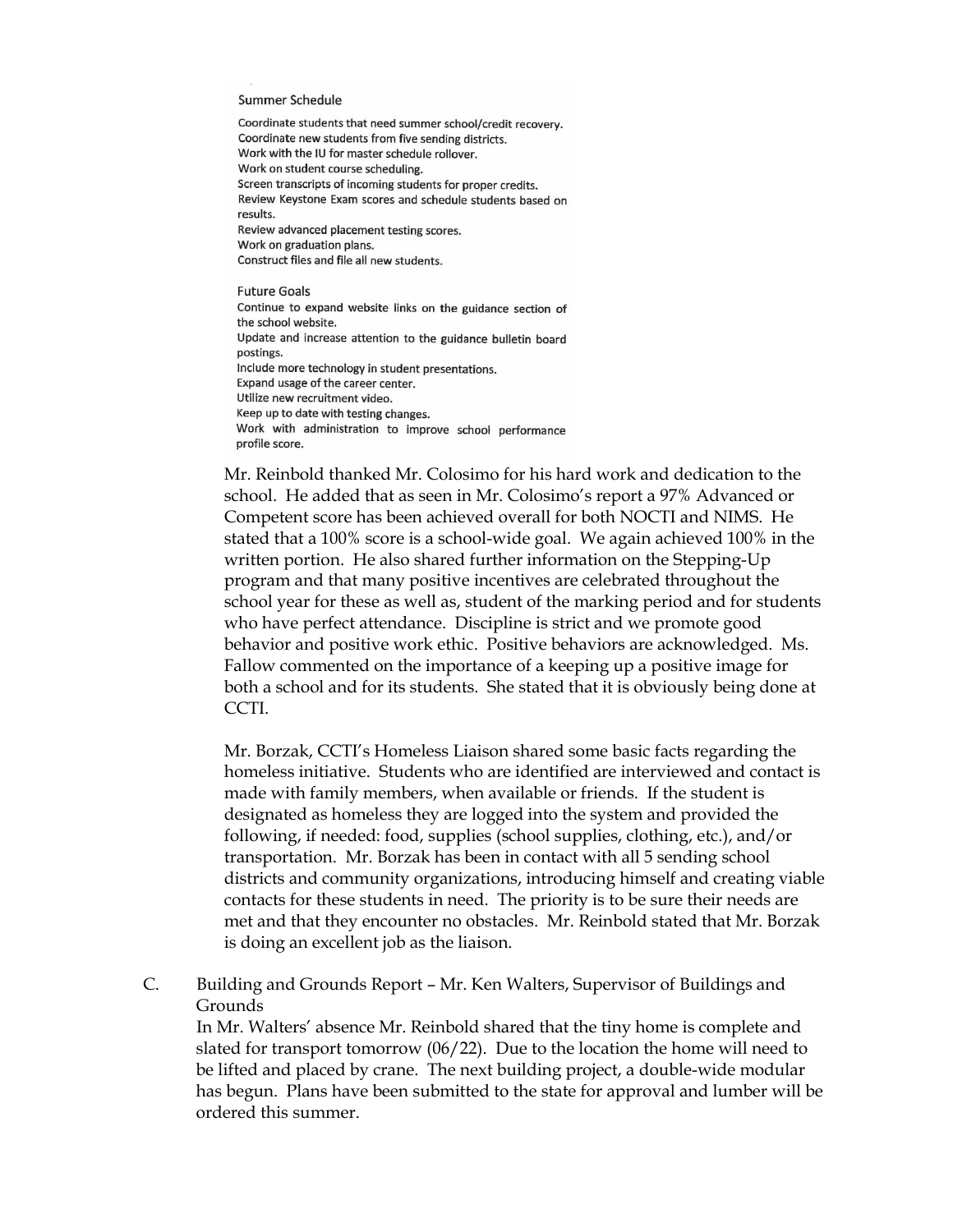D. Business Administrator's Report – Mr. Jeffry P. Deutsch, Business Administrator In Mr. Deutsch's absence, Mr. Reinbold shared that any budget questions could be brought to either him or Mr. Deutsch.

Mr. Reinbold also shared that the non-traditional camp for girls will be held July 9-12 and July 16-19. 24 girls are scheduled to attend. They will rotate through carpentry, electronics, auto collision repair, and auto mechanics. The boys' non-traditional camp will be held July 23-25 with 12 scheduled to attend. They will rotate through culinary, cosmetology, and health medical.

#### **Items of Business**

#### *Personnel*

## **Treasurer Elected**

A. Election of CCTI Joint Operating Committee Treasurer for a one-year term – effective July 1, 2018 through June 30, 2019:

Mr. Gryzik nominates Jeffry P. Deutsch for the office of CCTI Joint Operating Committee Treasurer, SECONDED by Mr. Yenser.

MOTION by Mr. Yenser, SECONDED by Mr. Gryzik to close the nominations for the office of Treasurer.

Note: Jeffry Deutsch presently serves in this position.

VOTE: YES - 4 NO - 0 ABSENT - 1 ABSTENTIONS – 0

Motion carried.

The Secretary casts the ballot electing Jeffry P. Deutsch as Treasurer.

MOTION BY Mr. Gryzik, SECONDED by Ms. Fallow that the following motions be approved:

## **Solicitor Appointed**

B. to appoint Robert T. Yurchak, Attorney at Law (Nesquehoning, PA), as the Joint Operating Committee Solicitor for the 2018-2019 fiscal year at a retainer of \$7,000 and \$100 per hour for extra work done. The annual retainer shall include those items specified in the Scope of Services and Compensation Agreement.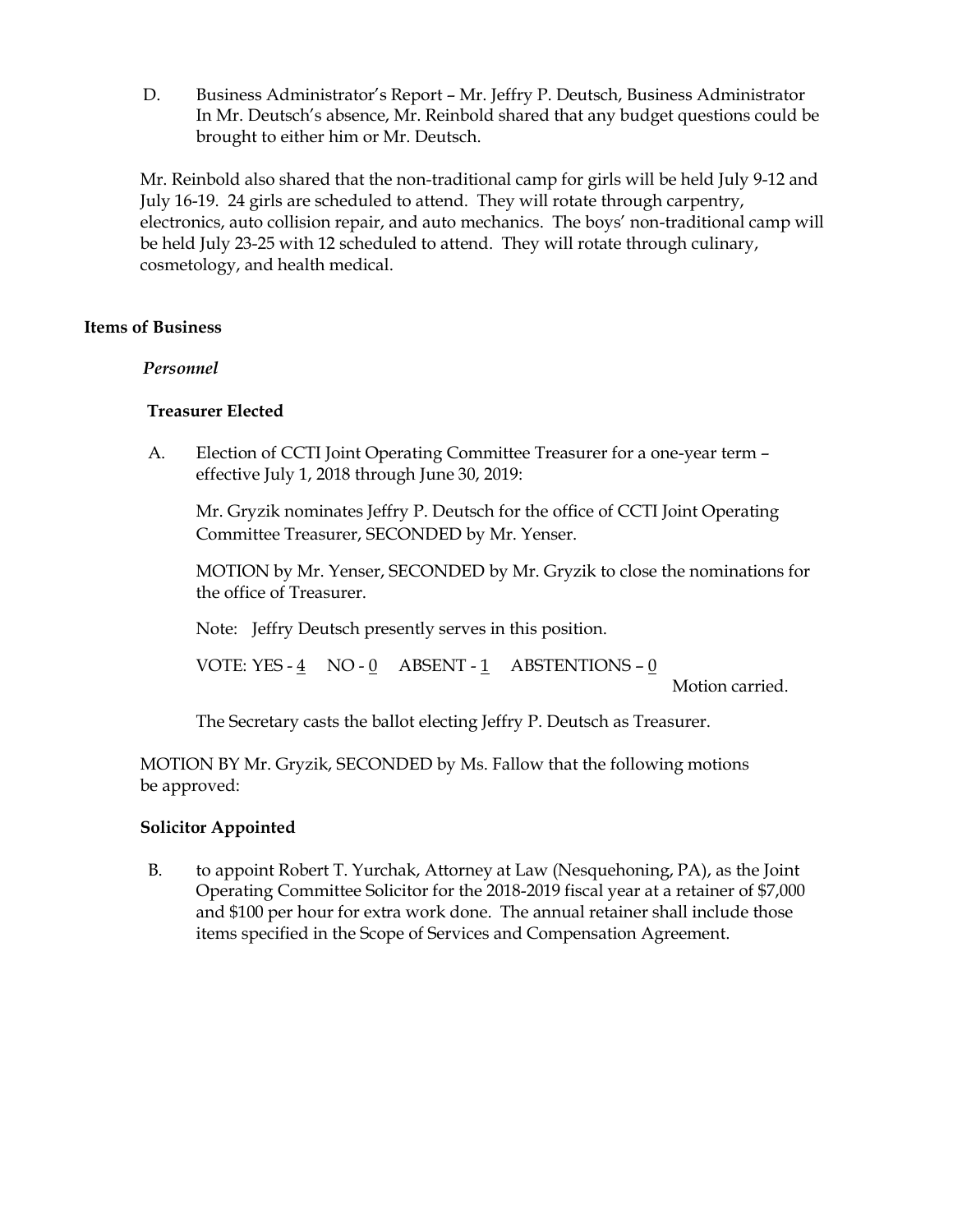## **Coordinator of School Improvement Re-Employed**

- C. that Margaret Kalogerakis (Albrightsville, PA) be re-employed as Coordinator of School Improvement at a salary of \$39,500 on a 200 day contract for the 2018-2019 school year, effective August 18, 2018. For the school term 2018-2019 the employee shall contribute \$80.00/month toward health care expenses, effective July 1, 2018.
	- Note: Mrs. Kalogerakis has served in the position for the past thirteen years and has been instrumental in student achievement gains in Keystone and NOCTI testing.

#### **Carbon Alternative High School Diploma Program Instructor Employment Continued**

- D. to continue the employment of Ms. Angelique Yaich as Instructor for the Carbon Alternative High School Diploma Program – 32 hours/week, 200 days, AM and PM Class Sessions, with those fringe benefits as required by law and appropriate health care coverage, at the rate of \$30.00/hour. For the school term 2018-2019 the employee shall contribute \$80.00/month toward health care expenses, effective July 1, 2018.
	- Note: There will be no deduction from the CCTI General Fund. Many Carbon County out of school youth are serviced by this program.

#### **2018-2019 Salary Adjusted**

E. that the 2018-2019 salary for the following individual be adjusted as indicated as provided in the existing Agreement between the Carbon Career & Technical Institute Joint Operating Committee and the Carbon Career & Technical Institute Education Association:

> Diane Hyjurick, Math Teacher \$66,231 – 2018-2019 Salary + 900 – Master/M. EQU +15 \$67,131 – Adjusted 2018-2019 Salary

#### **School-Wide Co-Curricular Activities and Student Club/Organization Advisors Reaffirmed**

F. to reaffirm the following individuals as School-Wide Co-Curricular Activities and Student Club/Organization Advisors at the established rates for the 2017-2018 school year and based on the job description:

Aevidum – Geri Vavra DECA – Stephanie Barto DECA Assistant – Sandra Kohutka HOSA – Michele Dominic DECA/HOSA Assistant – Scott Bartholomew National Technical Honor Society – Jeremy Pease Rotary Interact Community Service Club – Margaret Kalogerakis SADD – Rebecca Schaeffer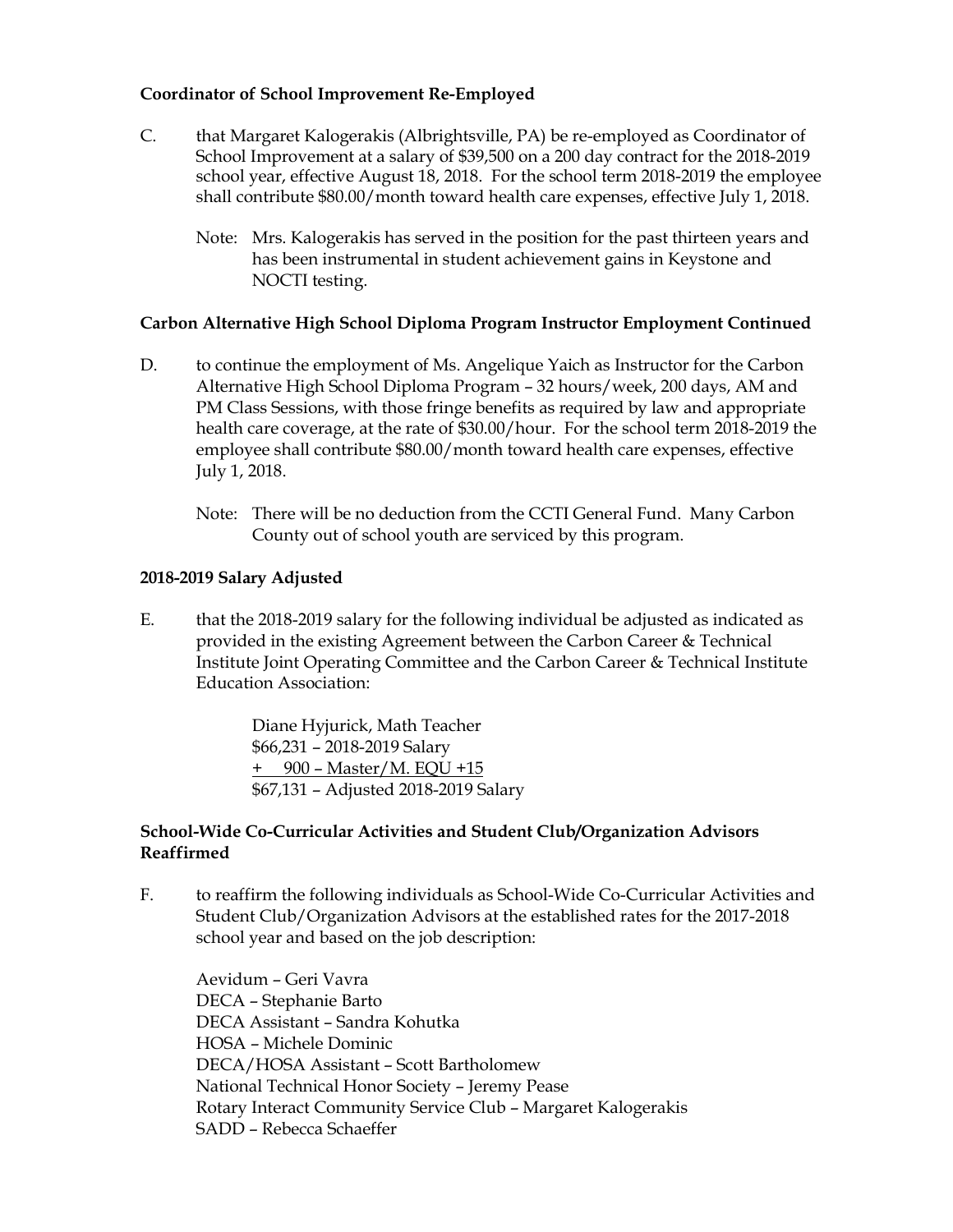Senior Class – Stephanie Barto SkillsUSA – Kevin Kuehner SkillsUSA Assistant – Tammy Marshall, Maritza Reinbold, Chris Graver Student Council – Margaret Kalogerakis Student Forum – Tammy Marshall Underclass – Kimberly Bittle Yearbook – Maritza Reinbold

#### **SADD/Aevidum Advisor Salary Approved**

G. to approve the SADD/Aevidum advisor salary of \$2,300 for the 2018-2019 school year.

## **School-Wide Co-Curricular Activities and Student Club/Organization Advisors Approved**

H. to approve the following individuals as School-Wide Co-Curricular Activities and Student Club/Organization Advisors at the established rates for the 2018-2019 school year:

DECA – Stephanie Barto DECA Assistant – Sandra Kohutka, Jane Farkas HOSA – Michele Dominic DECA/HOSA/SkillsUSA Assistant – Scott Bartholomew National Technical Honor Society – Jeremy Pease Rotary Interact Community Service Club – Margaret Kalogerakis SADD/Aevidum – Rebecca Schaeffer Senior Class – Stephanie Barto SkillsUSA – Kevin Kuehner SkillsUSA Assistant – Chris Graver, Jeffrey Hazelton, Lisa Walck Student Council – Margaret Kalogerakis Student Forum – Phillip Strubinger Underclass – Kimberly Bittle Yearbook – Maritza Reinbold

#### **Adult Education Employment Approved**

I. to approve the following individuals effective July 1, 2018 through June 30, 2019:

Colleen Gooch as Adult Education Nurse Aide Instructor and Nurse Aide Coordinator @ \$33.00 per hour Diane Luicana as Adult Education GED Instructor @ \$21.25 per hour Tonia Schaeffer as Adult Education GED Instructor @ \$21.25 per hour Donna Valent as Adult Education GED Aide @ \$12.50 per hour Deborah Enterline as GED Examiner @ \$20.00 per hour Elizabeth Schlecht as GED Examiner @ \$20.00 per hour Margaret Kalogerakis as GED Examiner @ \$20.00 per hour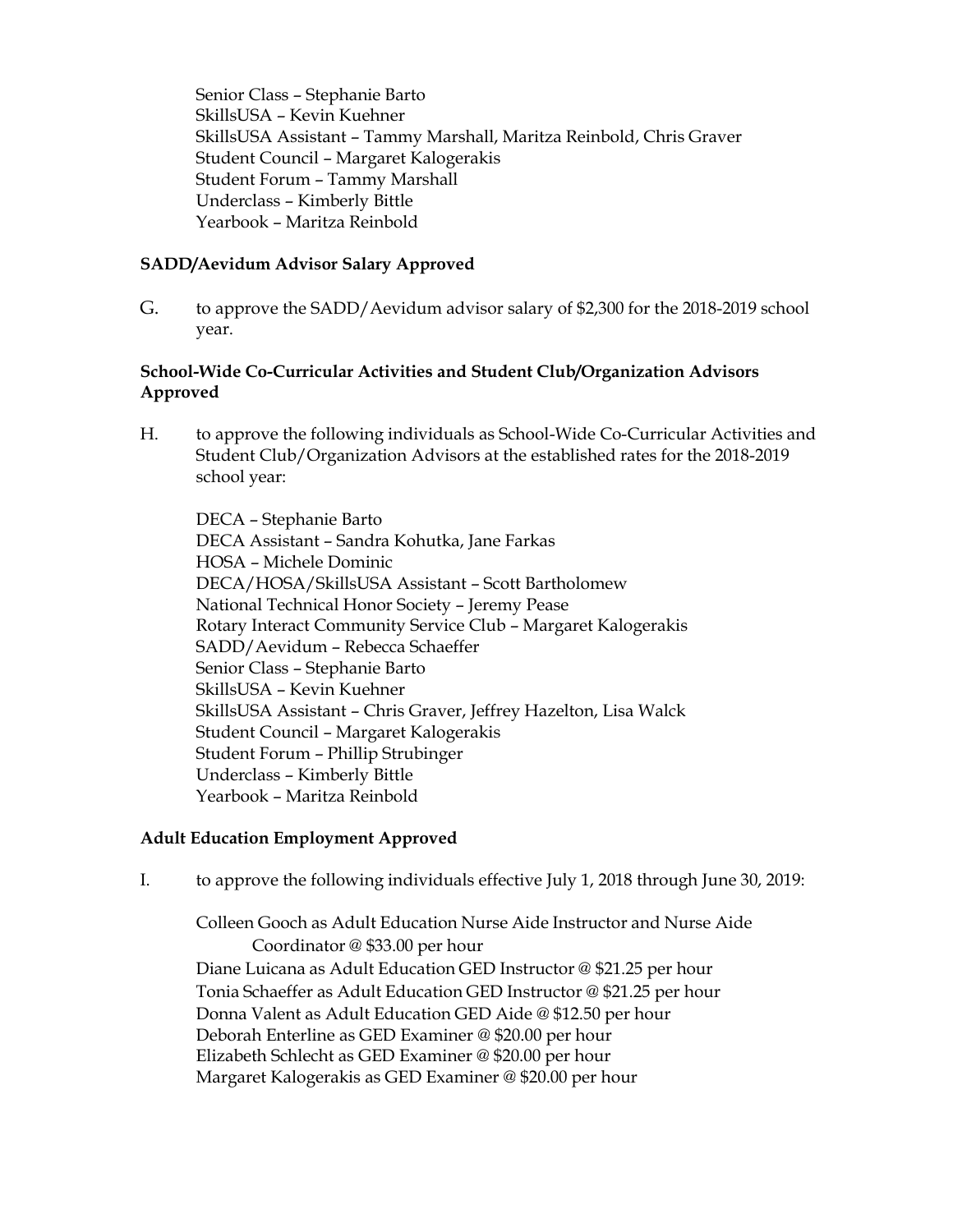## **Custodial/Maintenance Substitute Assistance Approved**

J. that substitutes be employed to assist our custodial/maintenance staff beginning July 1, 2018 at the approved 2018-2019 substitute rate, not to exceed 336 total hours.

## **Letter of Resignation Accepted**

K. to accept the letter of resignation from Karoline Vavra, Physical Education Teacher effective June 14, 2018, as presented.

#### **Custodial/Maintenance/Groundskeeper/Cleaner Personnel Appointed**

- L. to appoint Kyle Ahner Custodial/Maintenance/Groundskeeper/Cleaner Personnel at a step 1 salary of \$33,363.00 per the existing Agreement between the Carbon Career & Technical Institute Joint Operating Committee and the Carbon Career &Technical Institute Educational Support Personnel Association ESPA/ PSEA/NEA, Effective July 1, 2018.
	- Note: Pending all mandated clearances.



#### **Custodial/Maintenance/Groundskeeper/Cleaner Personnel Appointed**

M. to appoint Patrick Owens Custodial/ Maintenance/Groundskeeper/Cleaner Personnel at a step 1 salary of \$33,363.00 per the existing Agreement between the Carbon Career & Technical Institute Joint Operating Committee and the Carbon Career &Technical Institute Educational Support Personnel Association ESPA/PSEA/NEA, Effective July 1, 2018.

Note: Pending all mandated clearances.

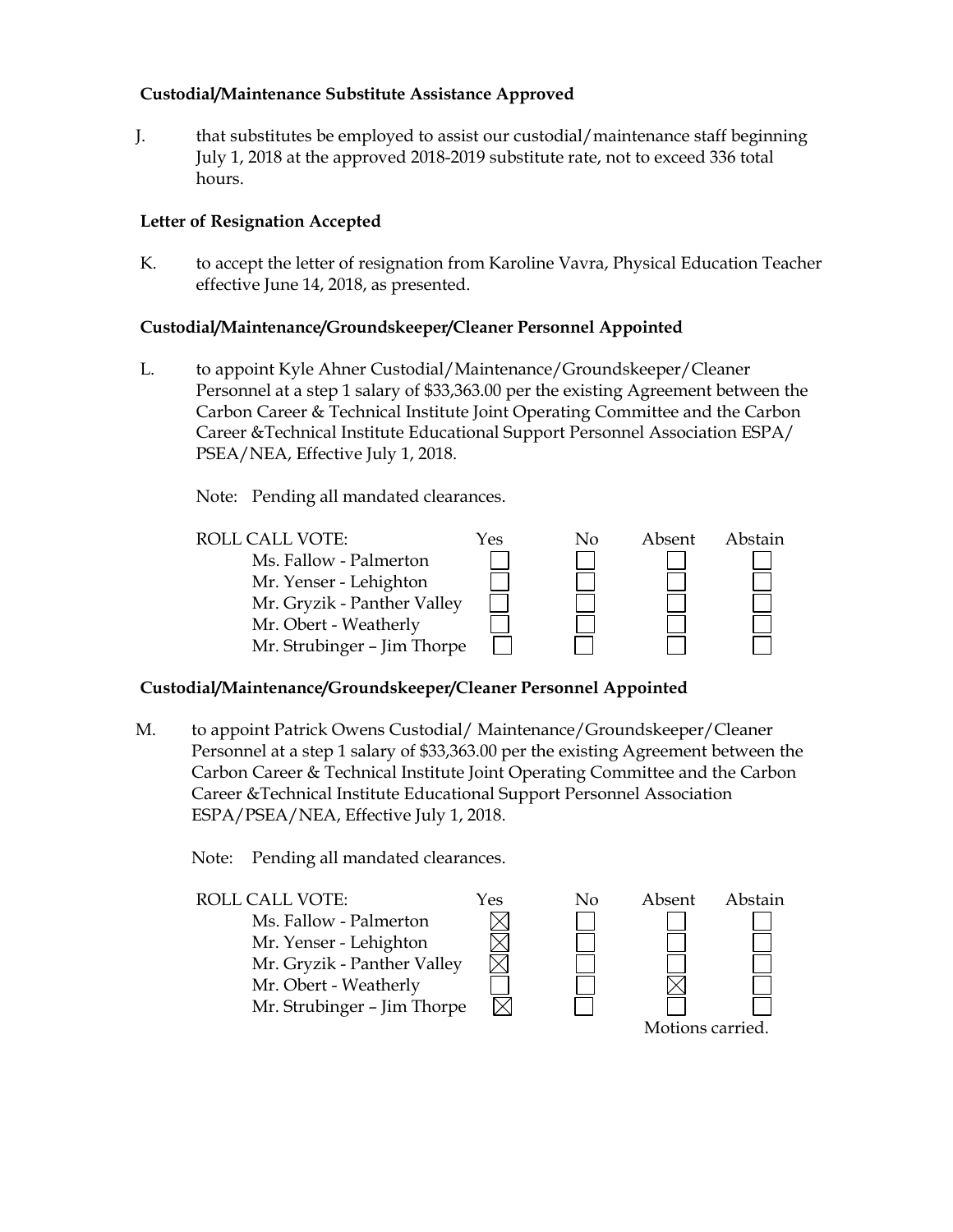## *Education*

MOTION by Mr. Gryzik, SECONDED by Ms. Fallow that the following motions be approved:

## **GED Testing Program Operation Approved**

A. to grant approval to operate a GED testing program for the 2018-2019 school year at the CCTI school site.

#### **Operator Consortium Member of CareerLink Carbon County Duties Continued**

B. to continue duties as an Operator Consortium member of PA CareerLink Carbon County.

#### **Agreement of Affiliation Renewals Approved**

C. that the Agreement of Affiliation between the Carbon Career & Technical Institute Medical and Health Assistant/Certified Nurse Aide Program be renewed and executed for the 2018-2019 Fiscal Year, as presented:

> Mahoning Valley Nursing and Rehabilitation Center, Lehighton, PA Blue Mountain Health Systems/Gnaden Huetten Memorial Hospital and The Summit, Palmerton/Lehighton, PA Office of Dr. Jayendra Patel, Jim Thorpe, PA Heritage Hill Senior Community, Weatherly, PA The Village at Palmerton, Palmerton, PA Guardian Eldercare DBA Weatherwood Nursing Home & Rehabilitation Center

#### **Agreement of Affiliation Renewals Approved**

D. that the Agreement of Affiliation between the Carbon Career & Technical Institute Adult Education Department PA-Approved Certified Nurse Aide Training Program be renewed and executed for the 2018-2019 Fiscal Year, as presented:

> Mahoning Valley Nursing and Rehabilitation Center, Lehighton, PA The Summit, Lehighton, PA

#### **HOSA National Leadership Conference Attendance Approved**

E. that three (3) Health Medical students attend the HOSA (Health Occupations Students of America) National Leadership Conference June 27–29, 2018 in Dallas, TX at a cost of \$1,708.31 to cover the cost of registration, transportation, meals, and lodging.

#### **HOSA National Leadership Conference Chaperone Approved**

F. that Margaret Kalogerakis, Coordinator of School Improvement be approved as a chaperone for three (3) Health Medical students participating in the HOSA National Leadership Conference June 27-29, 2018 in Dallas, TX at a cost of \$2,359.92 to cover the cost of registration, lodging, meals, airfare, and chaperoning.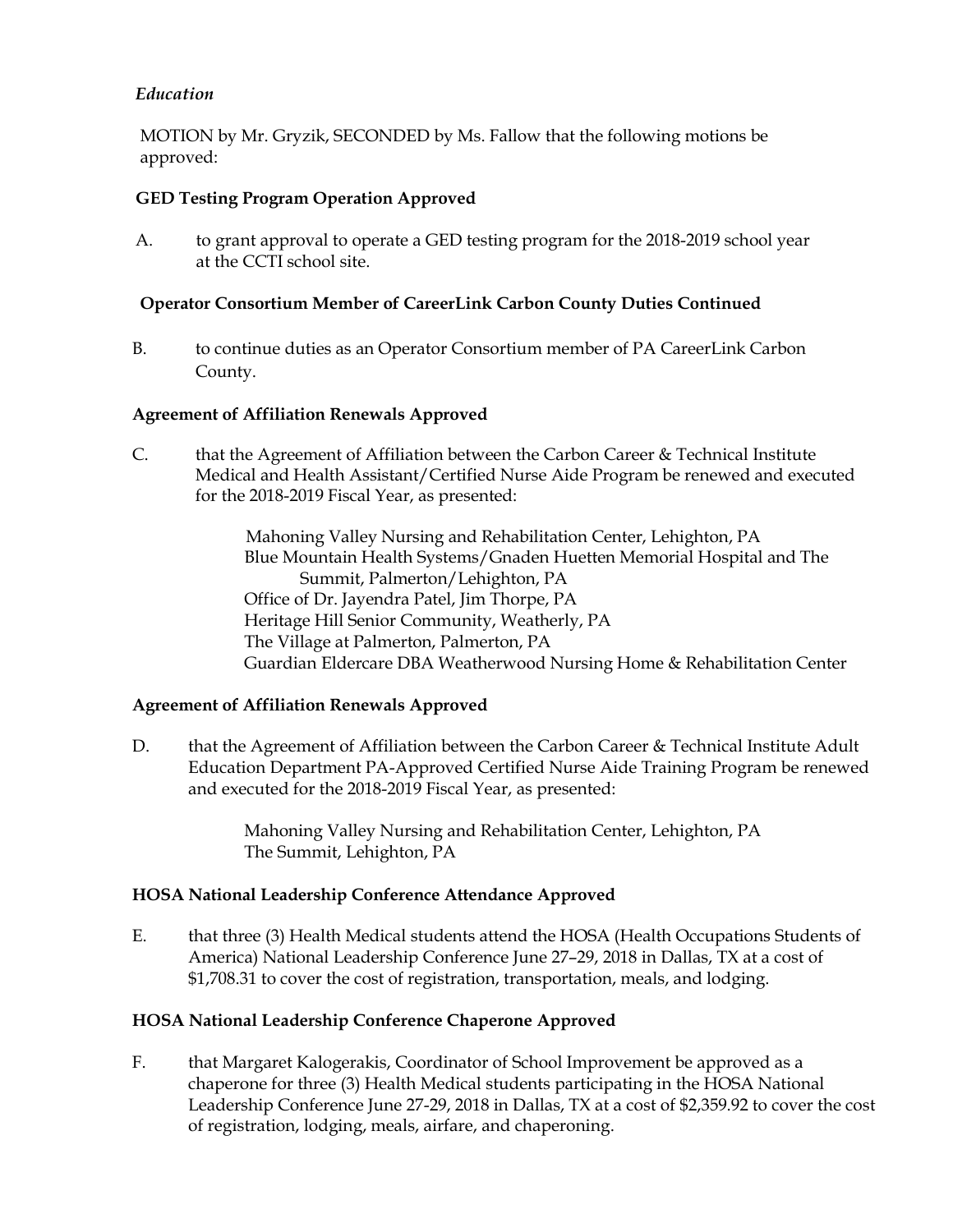## **Carl Perkins career and Technology Grant Submission Approved**

G. that approval be granted to submit the Carl Perkins Career and Technology grant to the PA Department of Education for the year 2018-2019 in the amount of \$130, 453.



#### *Budget & Finance*

MOTION by Mr. Yenser, SECONDED by Mr. Gryzik that the following motions be approved:

#### **Approval of Bills for Payment Authorized**

A. to authorize the Administrative Director to approve bills for payment from June 22 - June 30, 2018, the close of the 2017-2018 fiscal year.

#### **2017-2018 Budgetary Transfers Authorized**

B. to authorize necessary 2017-2018 Budgetary Transfers as a result of the final payment of bills for the close of the 2017-2018 fiscal year. Authorization is contingent upon final approval of the CCTI Joint Operating Committee at its next regularly scheduled meeting.

#### **Compulsory Student Accident Insurance Purchase Approved**

C. that compulsory Student Accident Insurance for all SECONDARY students attending Carbon Career & Technical Institute for the 2018-2019 school year continue to be purchased from PA Church Insurers Agency LLC, Sunbury, PA at a cost not to exceed \$2,013.00. Coverage shall include the school day, to and from school, field trips, cooperative education, and job shadow/internship activities.

Note: This has been in force for the past thirteen years.



Motions carried.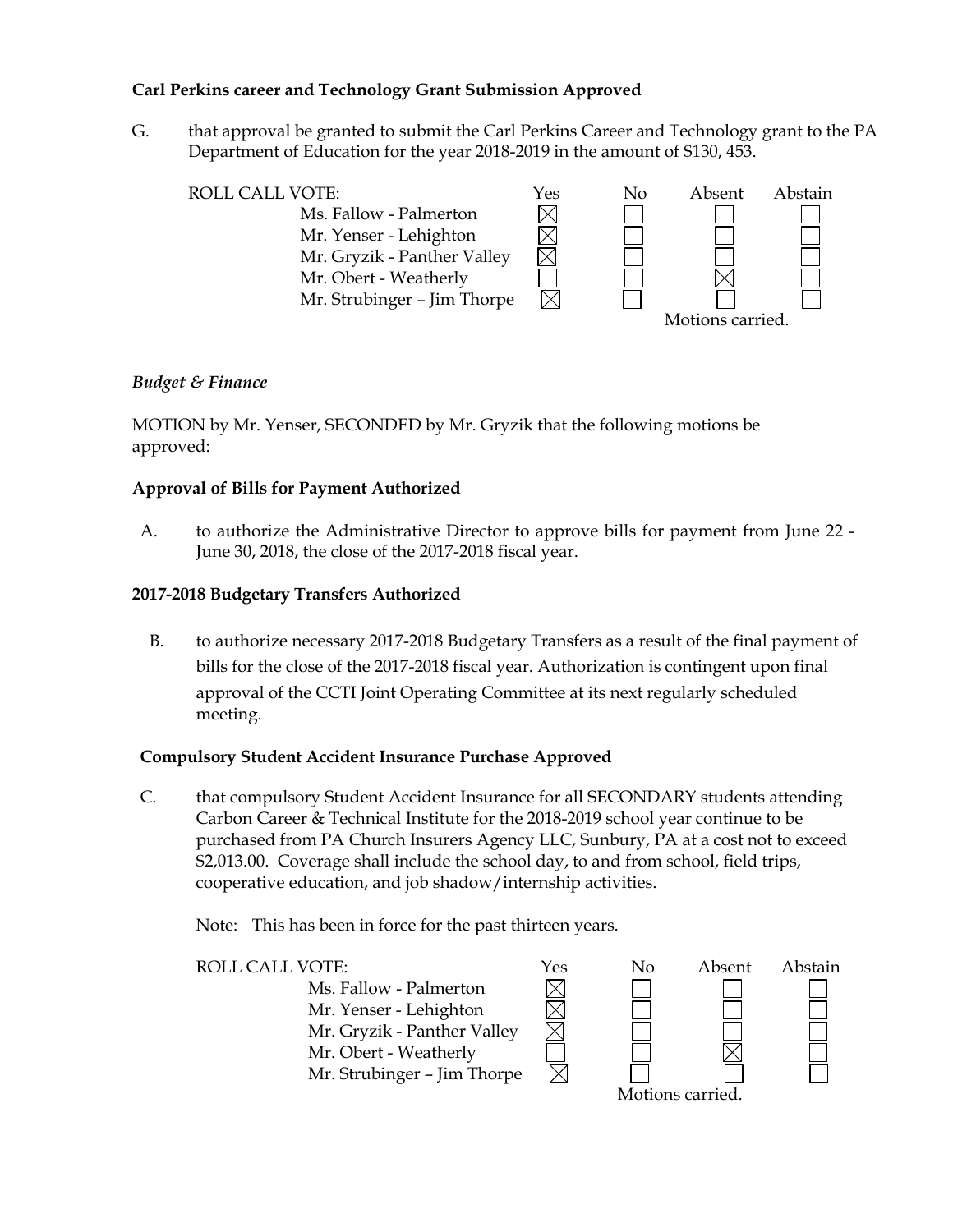## *Buildings & Grounds*

NONE

## *Administrative*

MOTION by Mr. Gryzik, SECONDED by Ms. Fallow that the following motions be approved:

## **5th Annual Golf Tournament Event Date Approved**

A. to approve the 5th annual Golf Tournament scheduled for October 6, 2018 at White Birch Golf Course, Barnesville, PA to benefit CCTI students.

#### **6th Annual SkillsUSA 5k Run/Walk Fundraiser Event Date Approved**

B. to approve the 6<sup>th</sup> annual SkillsUSA 5k Run/Walk fundraiser scheduled for October 13, 2018 at Glen Onoko, Lehigh Gorge State Park.

#### **Agreement Approved**

C. to approve the Agreement between the CCTI Joint Operating Committee and Lisa Zurn as presented, effective July 1, 2018 through June 30, 2022.

#### **Agreement Approved**

D. to approve the Agreement between the CCTI Joint Operating Committee and Joanne Swartz as presented, effective July 1, 2018 through June 30, 2022.

#### **Agreement Approved**

E. to approve the Agreement between the CCTI Joint Operating Committee and Christina A. Graver as presented, effective July 1, 2018 through June 30, 2022.

Ms. Fallow - Palmerton Mr. Yenser - Lehighton Mr. Gryzik - Panther Valley Mr. Obert - Weatherly Mr. Strubinger – Jim Thorpe

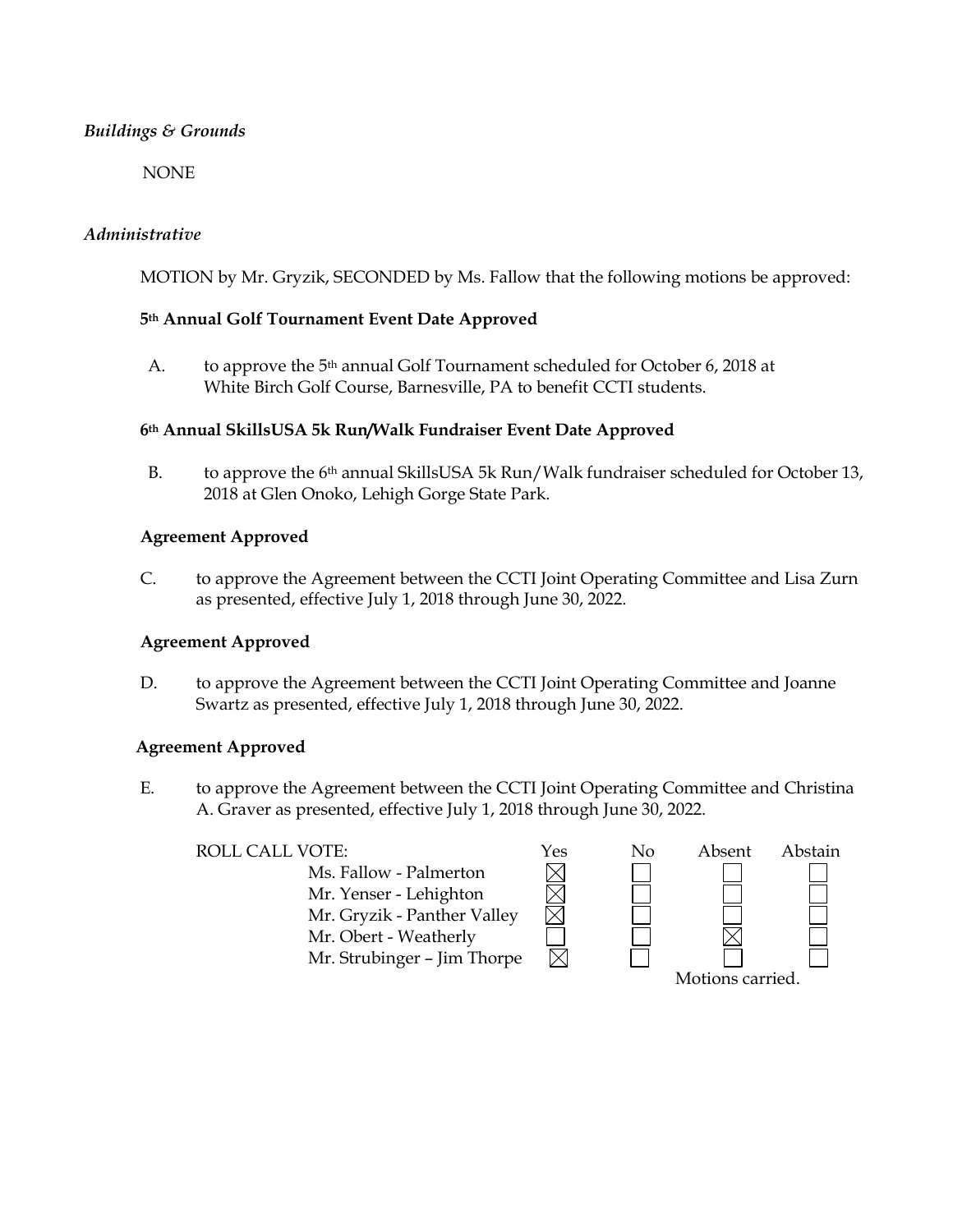#### **Reports**

#### **Foundation Report Accepted**

A. MOTION by Mr. Yenser SECONDED by Mr. Gryzik to accept the Carbon Career & Technical Institute Foundation Report, as presented.

Note: The balance in this account stands at \$1,847.50.

VOTE: YES - 4 NO - 0 ABSENT - 1 ABSTENTIONS - 0

Motion carried.

#### **Administrative Reports**

- A. MOTION by Mr. Yenser, SECONDED by Mr. Gryzik to accept Administrative Reports from the following:
	- a. Mr. Brent Borzak, Principal
	- b. Ms. Francine Kluck, Adult Education Site Supervisor

| VOTE: YES - 4 | $NO - 0$ $ABSENT - 1$ | ABSTENTIONS - 0 |
|---------------|-----------------------|-----------------|
|               |                       | Motion carried. |

#### **Old Business**

NONE

#### **New and Miscellaneous Business**

#### *Faculty Conference Reports*

MOTION by Mr. Gryzik, SECONDED by Ms. Fallow that the following motions be approved:

- A. to acknowledge receipt of the conference report submitted by Anna Leigh Conway, Science Teacher after attending A Spring Keystone Technology Innovator Event May 9, 2018 at CLIU #21, Schnecksville, PA.
- B. to acknowledge receipt of the conference report submitted by Scott Bartholomew, Special Education teacher after attending Lehigh University's 46th Special Education Law Conference May 11, 2018 at Lehigh University, Bethlehem, PA.